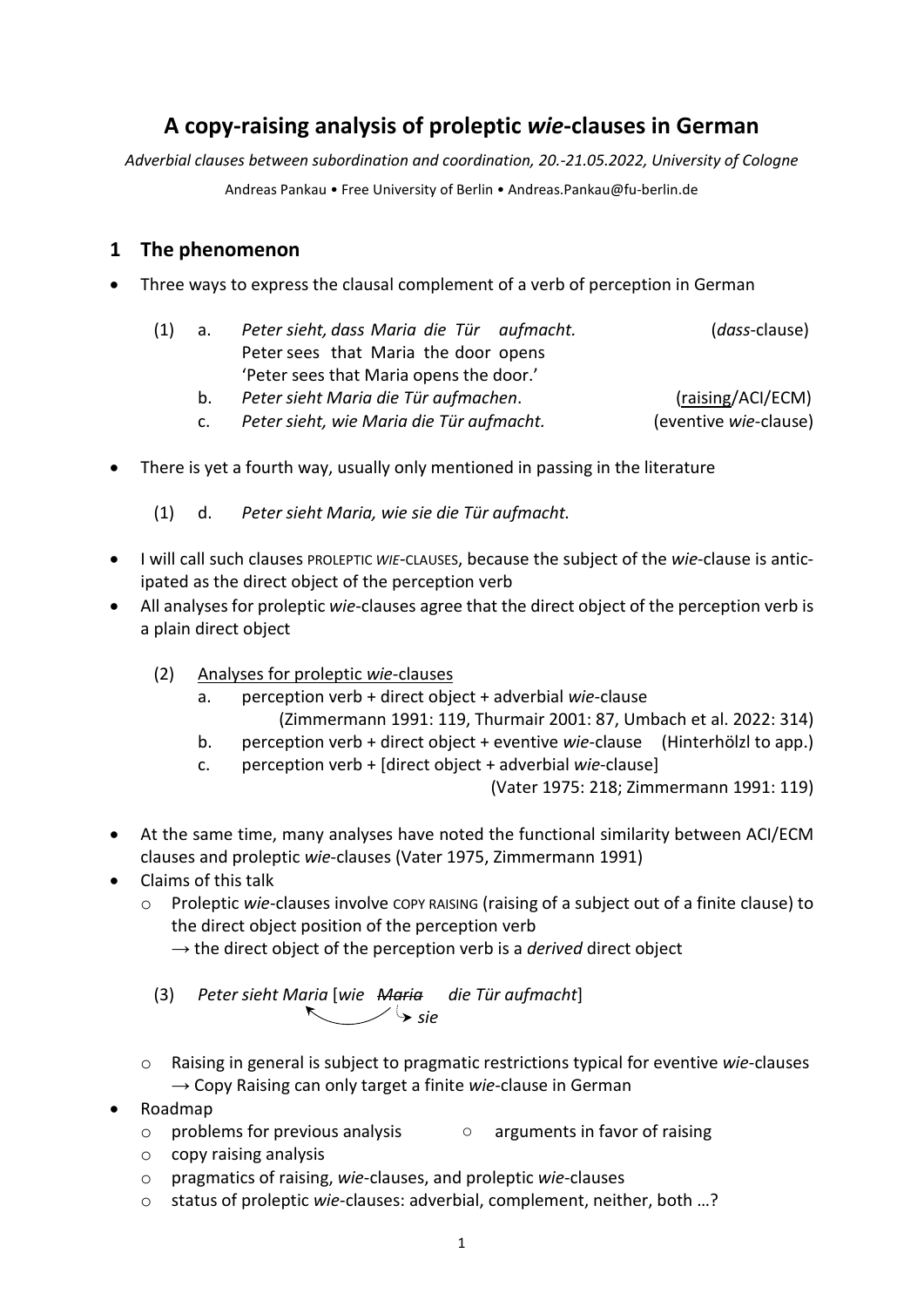## **2 Problems for previous analyses**

#### **2.1 Proleptic** *wie***-clauses ≠ adverbial** *wie***-clauses**

• Proleptic *wie*-clauses are very often equated with adverbial *wie*-clauses

| (4) a. | Peter sieht Maria, wie sie die Tür aufmacht. |  |  |  |  |  |  | (proleptic wie-clause) |  |
|--------|----------------------------------------------|--|--|--|--|--|--|------------------------|--|
|        | Peter sees Maria how she the door opens      |  |  |  |  |  |  |                        |  |
|        | 'Peter sees that Maria opens the door.'      |  |  |  |  |  |  |                        |  |

- b. *Peter sieht Maria, wie die Tür aufgeht*. (adverbial *wie*-clause) Peter sees Maria how the door opens 'Peter sees Maria as the door opens.'
- At least two arguments speak against such an equation
	- o First, since adverbial *wie*-clauses are temporal clauses indicating simultaneity, the tenses of the matrix clause and the adverbial clause match
		- (5) a. *Peter hat Maria gesehen, wie die Tür aufging*. Peter has Maria seen bow the door open.PRET 'Peter saw Maria as the door opened.'
			- b. \**Peter hat Maria gesehen, wie die Tür aufgeht*. Peter has Maria seen how the door open.PRES 'Peter saw Maria as the door opens.'
	- o However, no such restriction holds in proleptic *wie*-clauses: the tense can match, but it need not: default present tense is always possible
		- (6) a. *Peter hat Maria gesehen, wie sie die Tür aufgemacht hat*. Peter has Maria seen how she the door opened has
			- b. *Peter hat Maria gesehen, wie sie die Tür aufmacht*. Peter has Maria seen how she the door opens 'Peter saw that Maria opened the door.'
	- o Based on this first difference, a second difference can be observed: adverbial *wie*clauses can be moved to the prefield (the position in front of the finite verb in matrix clauses in German), whereas proleptic *wie*-clauses cannot (Eggs 2006: 488)
		- (7) a. *Wie die Tür aufging, hat Peter Maria gesehen*. how the door opened has Peter Maria seen 'As the door opened, Peter saw Maria.'
			- b. \**Wie sie die Tür aufmacht, hat Peter Maria gesehen*. how she the door opens has Peter Maria seen 'Peter saw that Maria opened the door.'
- Possibly a third difference: nuclear stress?
	- (8) *Und dann?* 'And then?'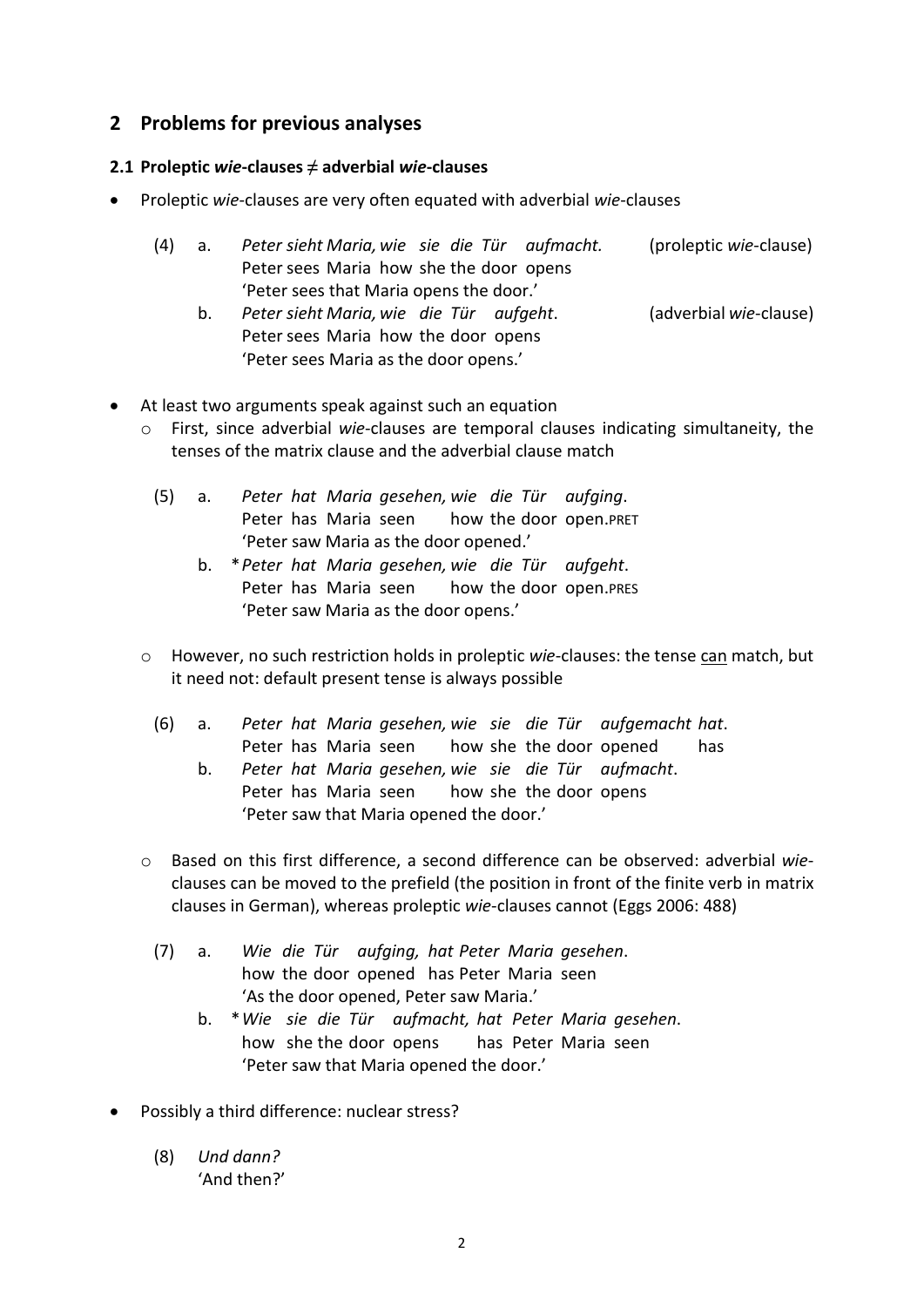- a. *Dann habe ich PETER gesehen, wie er Fußball spielt*. then have I Peter seen how he football plays
- a'. *Dann habe ich Peter gesehen, wie er FUßBALL spielt*. then have I Peter seen how he football plays 'Then I saw that Peter played football.'
- b. *Dann habe ich PETER gesehen, wie Maria Fußball gespielt hat*. then have I Peter seen how Maria football played has
- b'. ?? *Dann habe ich Peter gesehen, wie Maria FUßBALL gespielt hat*. then have I Peter seen how Maria football played has 'Then I saw Peter as Maria way playing football.'

#### **2.2 Proleptic** *wie***-clauses ≠ eventive** *wie***-clauses**

• Hinterhölzl (to app.) analyzes proleptic *wie*-clauses as a variant of eventive *wie*-clauses

|  | (9) a. | Peter sieht Maria, wie sie die Tür aufmacht. | (proleptic wie-clause)                    |
|--|--------|----------------------------------------------|-------------------------------------------|
|  |        | Peter sees Maria how she the door opens      |                                           |
|  |        | 'Peter sees that Maria opens the door.'      |                                           |
|  |        |                                              | $\sim$ $\sim$ $\sim$ $\sim$ $\sim$ $\sim$ |

- b. *Peter sieht, wie Maria die Tür aufmacht*. (eventive *wie*-clause)
- This simple equation of proleptic and eventive *wie*-clauses faces three problems
	- o First, eventive *wie*-clauses can be moved to the prefield, contrary to proleptic *wie*clauses
		- (10) a. *Wie Maria die Tür aufmacht, hat Peter gesehen*. how Maria the door opened has Peter seen 'As the door opened, Peter saw Maria.'
			- b. \**Wie sie die Tür aufmacht, hat Peter Maria gesehen*. how she the door opens has Peter Maria seen 'Peter saw that Maria opened the door.'
	- o Second, eventive *wie*-clauses can be substituted for by *etwas* 'something' or *das* 'that', whereas proleptic *wie*-clauses strictly disallow this
		- (11) a. *Peter sieht etwas*. *Nämlich wie Maria die Tür aufmacht*. Peter sees something namely how Maria the door opens 'Peter sees something, namely that Maria opens the door.'
			- a'. *Peter sieht das*. *Also wie Maria die Tür aufmacht*. Peter sees that hence how Maria the door opens 'Peter sees it. That is, that Maria opens the door.'
			- b. \**Peter sieht Maria etwas*. *Nämlich wie sie die Tür aufmacht*. Peter sees Maria something namely how she the door opens intended: 'Peter sees something, namely that Maria opens the door.'
			- b'. \**Peter sieht Maria das*. *Also wie sie die Tür aufmacht*. Peter sees Maria that hence how she the door opens intended: 'Peter sees it. That is, that Maria opens the door.'
	- o Third, connected to the second difference, one can ask for eventive *wie*-clauses, but not ask for proleptic *wie*-clauses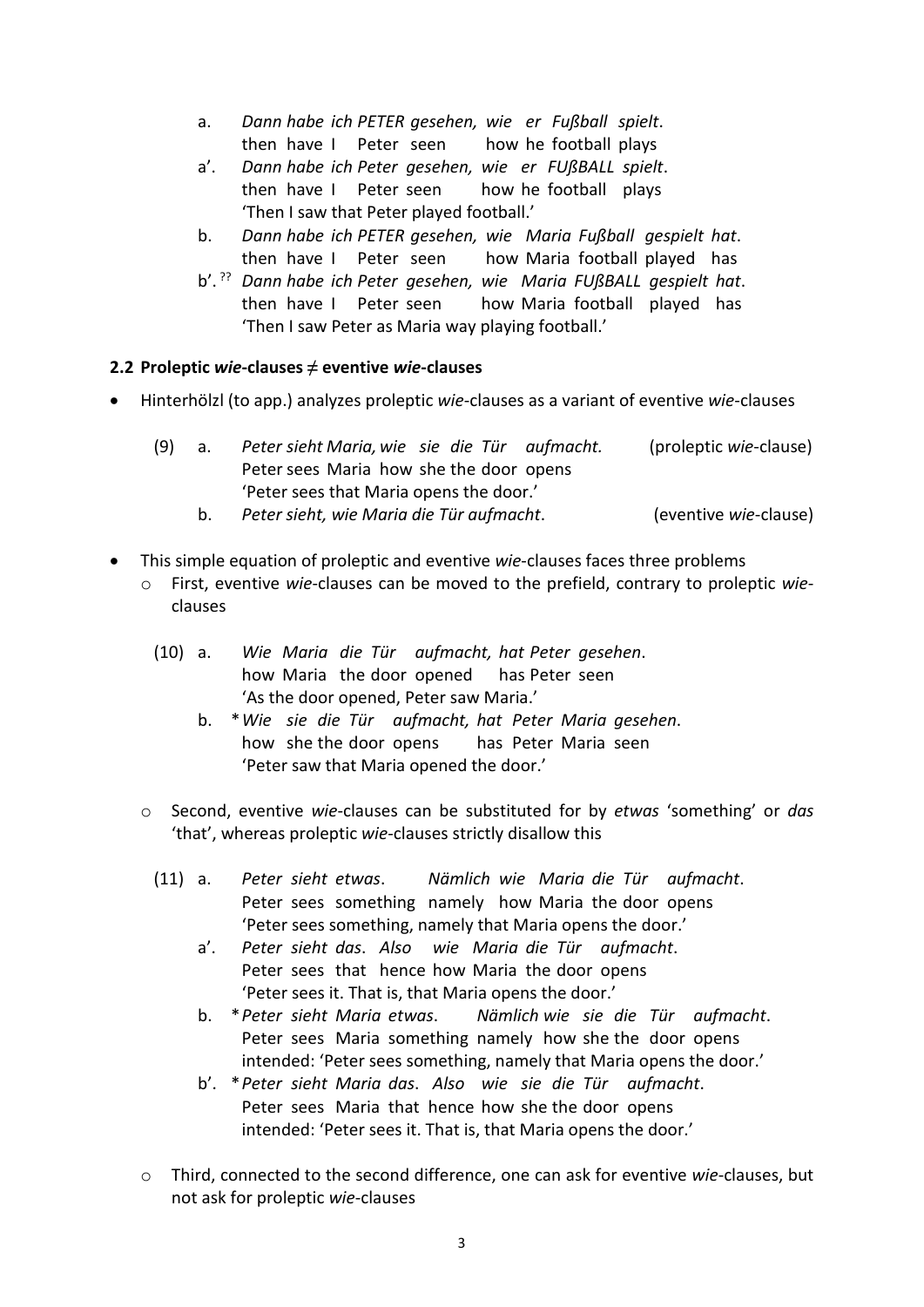- (12) a. Q: *Was siehst du?* what see you 'What do you see?'
	- A: *Wie Peter die Tür aufmacht?* how Peter the door opens 'That she opens the door.'
	- b. Q: \**Was siehst du Peter?* what see you Peter \* 'What do you see Peter?'
		- A: *Wie er die Tür aufmacht?* how he the door opens 'That he opens the door.'

#### **2.3 Proleptic** *wie***-clauses ≠ DP-internal clauses**

• A third analysis for proleptic *wie*-clauses is that they are DP-internal adjunct clauses

| (13) a. |    | Peter sieht Maria, wie sie die Tür aufmacht.           | (proleptic wie-clause) |
|---------|----|--------------------------------------------------------|------------------------|
|         |    | Peter sees Maria how she the door opens                |                        |
|         |    | 'Peter sees that Maria opens the door.'                |                        |
|         | b. | Peter sieht $\lceil_{DP}$ Maria, die die Tür aufmacht. | (adverbial wie-clause) |
|         |    | Peter sees Maria who the door opens                    |                        |
|         |    | 'Peter sees Maria, who opens the door.'                |                        |

- c. *Peter sieht* [DP *Maria, wie sie die Tür aufmacht*].
- As (13c) shows, this predicts that *Maria wie sie die Tür aufmacht* is a DP  $\rightarrow$  I return to this analysis in § 3.2 and show that its predictions do not hold

### **2.4** Direct objects with proleptic *wie*-clauses  $\neq$  plain direct objects

- Ingredient of all analyses: the status of the perception verb's direct object is independent of the presence of a proleptic *wie*-clause, that is, the underlined DPs in (14) are identical
	- (14) a. *Peter sieht Maria, wie sie die Tür aufmacht.* Peter sees Maria how she the door opens 'Peter sees that Maria opens the door.'
		- b. *Peter sieht Maria.* 'Peter sees Maria'
- Two arguments speak against this equation
	- o First, this analysis runs into troubles with entailment relations
		- (15) *Ich sehe Maria in der Küche*. 'I see Maria in the kitchen.' entails: Ich sehe Maria. 'I see Maria.'
	- o But no such entailment relation as in (15) holds as soon as a proleptic *wie*-clause is present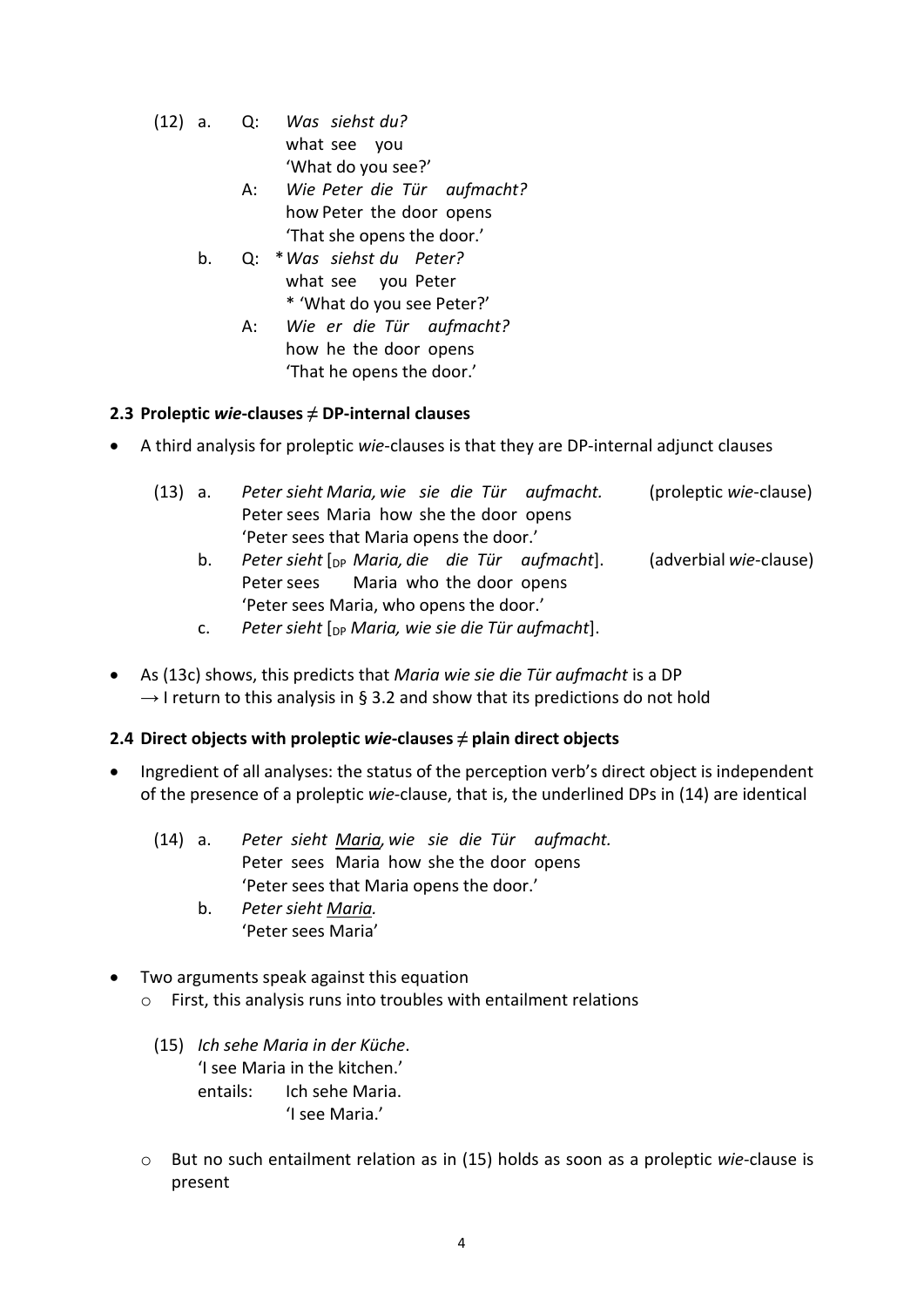(16) a. *Ich sehe jeden, wie er sich versteckt hält*. I see everyone how he SELF hidden keeps 'I see that everyone remains hidden.' does not entail: *Ich sehe jeden*. 'I see everyone.' b. pointing at a screen where one sees flight AA 11 hitting WTC 1

- *Hier sehen Sie Mohammed Atta, wie er ins WTC fliegt*. here see they Mohammed Atta how he in.the WTC flies 'Here you can see Mohammed Atta flying into WTC 1.' does not entail: *Hier sehen Sie Mohammed Atta*. here see they Mohammed Atta 'Here you see Mohammed Atta.'
- o Second, the direct object can be a DP whose referent is invisible
	- (17) a. *Ich sehe das Gift, wie es wirkt*. I see the poison how it works 'I see that the poison works.' does not entail: *Ich sehe das Gift*. 'I see the poison.'
		- b. *Ich habe den Frühling gesehen, wie er sich ganz zögerlich anschleicht*. I have the spring seen how it self very slowly approaches 'I saw that the spring approached slowly.' does not entail: *Ich habe den Frühling gesehen*.

I have the spring seen

'I have seen the spring.'

### **3 Arguments in favor subject-to-object copy raising**

- In this section, I argue that proleptic *wie*-clauses involve subject-to-object raising that leaves behind a pronominal copy in subject position
	- o The first set of arguments shows that the direct object of the perception verb is an initial subject of the *wie*-clause
	- o The second set of arguments shows that the direct object of the perception verb and the *wie*-clause formed a clausal constituent at some stage in the derivation

#### **3.1 Arguments for initial subjecthood of the perception verb's direct object**

- No independent subject licensed
	- (18) a. *Maria hat den Mann gesehen, wie er die Tür aufmacht.* Maria has the man seen how he the door opens 'Maria saw that the man opened the door.'
		- b. \**Maria hat den Mann gesehen, wie ich die Tür aufmache*. Maria has the man seen how I the door open \* 'Maria saw the man that I open the door.'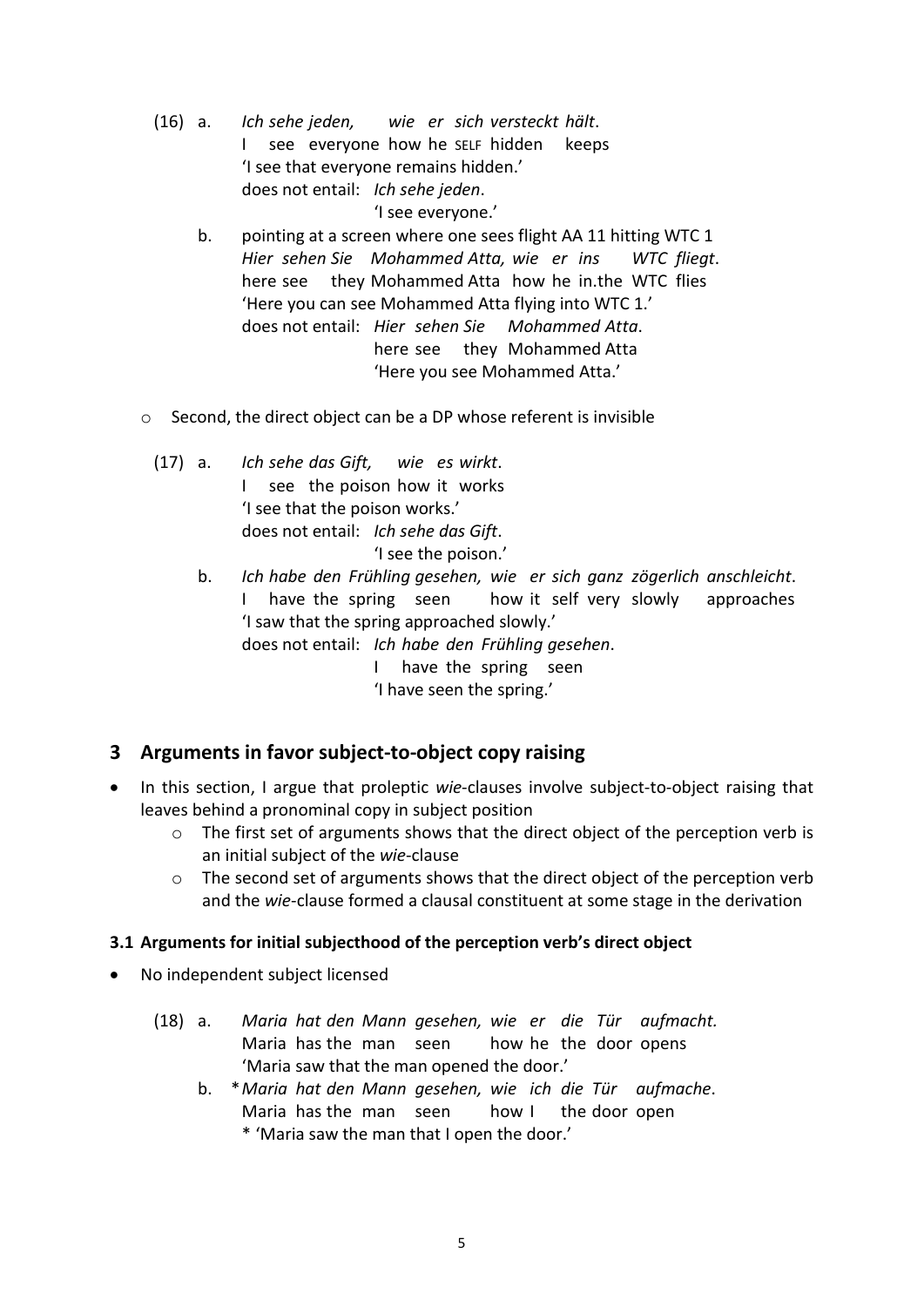- Only subjects can be co-referential with the direct object of the perception verb
	- (19) a. *Maria hat den Mann gesehen, wie er mich begrüßt.* Maria has the man seen how he me greets 'Maria saw that man greeted me.'
		- b. \**Maria hat den Mann gesehen, wie ich ihn begrüße*. Maria has the man seen how I him greet 'Maria saw the man that I greet him.'
- Subject idiom chunks are licensed (idioms are underlined)
	- (20) a. *Ich höre die Spatzen, wie sie es von den Dächern pfeifen*. I hear the sparrows how they it from the roofs whistle 'I hear that everyone knows it.' (*die Spatzen pfeifen es von den Dächern* = everyone knows it)
		- b. *Ich sehe die Felle, wie sie mir davon schwimmen*. I see the furs how they me off swim 'I see that it dashes my hopes.' (*die Felle schwimmen jemandem davon* = to dash someone's hopes)
		- c. *Ich sehe die Wut, wie sie ihn packt*. I see the anger how it him catches 'I see that he gets angry.' (*die Wut packt jemanden* = someone gets angry)
	- o Compare this with object idiom chunks, which are impossible
		- (21) a. \**Ich sehe die Schnauze, wie du sie voll hast*. I see the snout how you it full have 'I see that you are fed up.' (*die Schnauze voll haben* = to be fed up with something) b. \**Ich sehe die Krone, wie du sie dem Ganzen aufsetzt*.
			- I see the crown how you it the whole puts on 'I see that you cap it all off.' (*dem Ganzen die Krone aufsetzen* = to cap it all off)
			- c. \**Ich sehe den Sack, wie du ihn zumachst*. I see the bag how you it close 'I see that you put the lid on.' (*den Sack zumachen* = to put the lid on)
	- o NB: not any subject idiom chunk is licensed, but only those that can be pronominalized

#### **3.2 The perception verb's direct object and the** *wie***-clause are a clausal constituent**

- Structure of the examples:
	- o a-examples: some process x is licensed for clausal constituents
	- $\circ$  b-examples: x treats the combination of a perception verb's direct object and the *wie*-clause as a clausal constituent
	- o c-examples: x is does not treat the combination of a perception verb's direct object and an adverbial *wie*-clause as a clausal constituent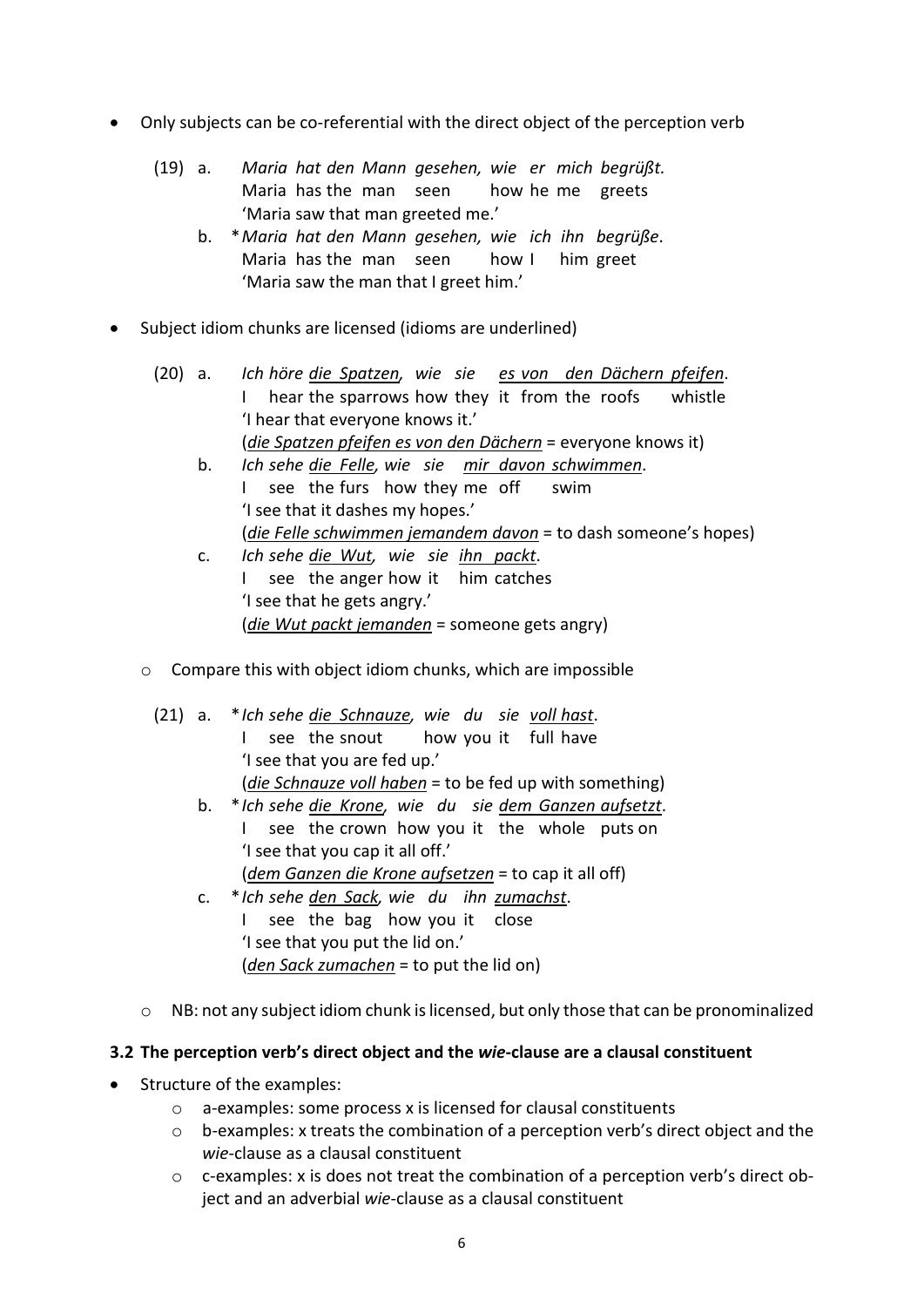- Clausal proforms
	- (22) a. *Peter sieht, wie Maria die Tür aufmacht. Das sehe ich auch*. Peter sees how Maria the door opens that see I also 'Peter sees that Maria opens the door. I see that, too.'
		- b. *Peter sieht Maria, wie sie die Tür aufmacht.Das sehe ich auch*. Peter sees Maria how she the door opens that see I too 'Peter sees that Maria opens the door. I see that, too.'
		- c. \**Peter sieht Maria, wie die Tür aufgeht.Das sehe ich auch*. Peter sees Maria how the door opens that see I too 'Peter sees Maria as the opens. I see that, too.'
- Substitution by *etwas* 'something' and *das* 'that'
	- (23) a. *Peter sieht etwas*. (*Nämlich: wie Maria die Tür aufmacht*.) Peter sees something namely how Maria the door opens 'Peter sees something. (Namely, that Maria opens the door.)'
		- b. *Peter sieht etwas*. (*Nämlich: Maria, wie sie die Tür aufmacht*.) Peter sees something namely Maria how she the door opens 'Peter sees something. (Namely, that Maria opens the door.)'
		- c. \**Peter sieht etwas*. (*Nämlich: Maria, wie die Tür aufgeht*.) Peter sees something namely Maria how the door opens Peter sees something. (Namely, Maria as the door opens.)
	- (24) a. *Peter sieht das*. (*Also wie Maria die Tür aufmacht*.) Peter sees that hence how Maria the door opens 'Peter sees it. (That is, that Maria opens the door.)'
		- b. *Peter sieht das*. (*Also Maria, wie sie die Tür aufmacht*.) Peter sees that hence Maria how she the door opens 'Peter sees it. (That is, that Maria opens the door.)'
		- c. \**Peter sieht das*. (*Also Maria, wie die Tür aufgeht*.) Peter sees that hence Maria how the door opens 'Peter sees it. (That is, Maria as the door opens.)'
- Question formation
	- (25) *Was sieht Peter?* what sees Peter 'What does Peter see?'
		- a. *Er sieht, wie Maria die Tür aufmacht*. he sees how Maria the door opens 'He sees that Maria opens the door.'
		- b. *Er sieht Maria, wie sie die Tür aufmacht*. he sees Maria how she the door opens 'He sees that Maria opens the door.'
		- c. \**Er sieht Maria, wie die Tür aufgeht*. he sees Maria how the door opens 'He sees Maria as the door opens.'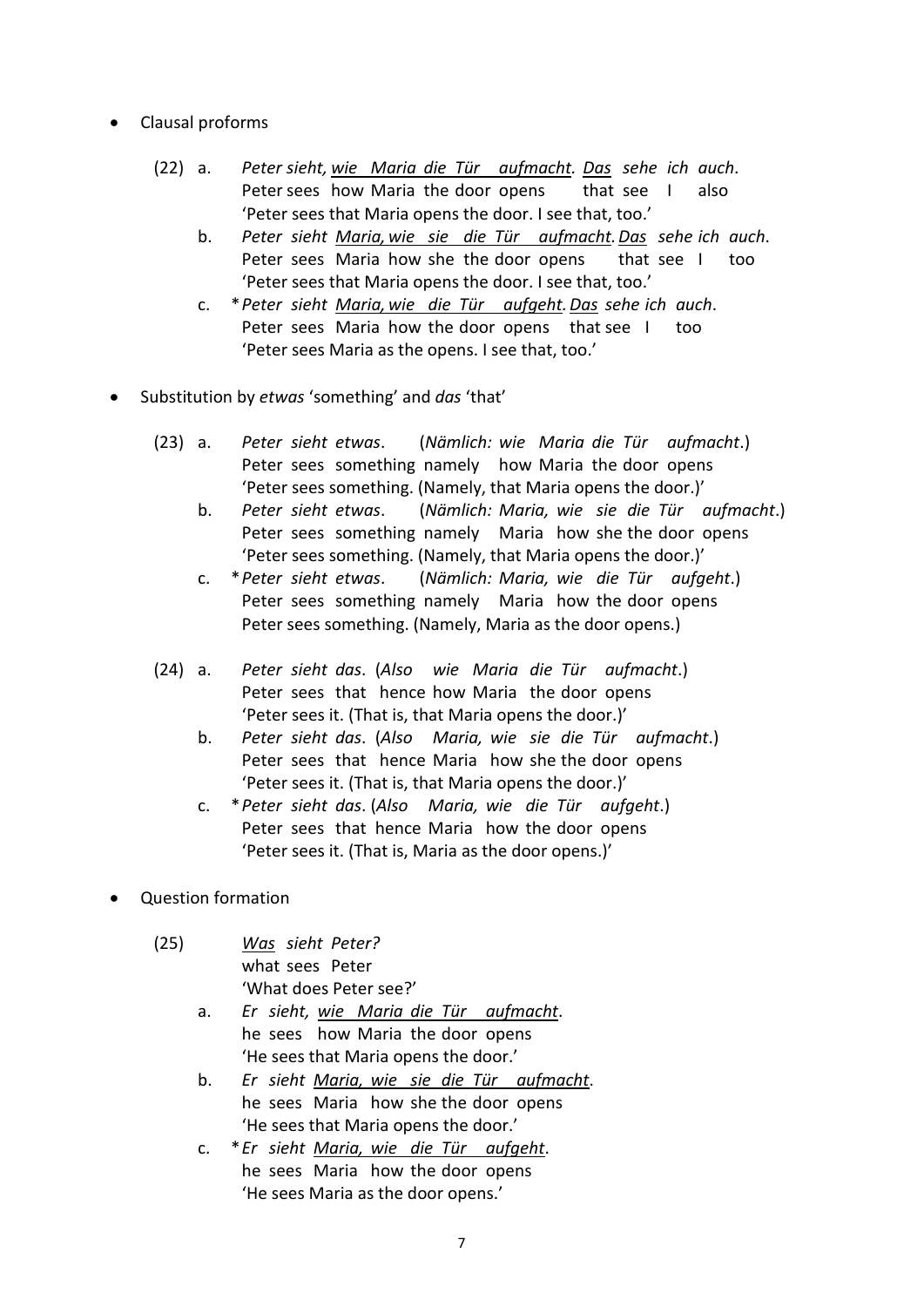- Clefting
	- (26) a. *Es ist wie Maria die Tür aufmacht, was /das ich sehe*. it is how Maria the door opens what that I see 'It is that Maria opens the door that I see.'
		- b. *Es ist Maria, wie sie die Tür aufmacht, was /das ich sehe*. it is Maria how she the door opens what that I see 'It is that Maria opens the door that I see.'
		- c. \**Es ist Maria, wie die Tür aufgeht, was /das ich sehe*. it is Maria how the door opens what that I see 'It is Maria as the door opens that I see.'
- Pseudo-Clefting
	- (27) a. *Was ich sehe, ist, wie Maria die Tür aufmacht*. what I see is how Maria the door opens 'What I see is that Maria opens the door.'
		- b. *Was ich sehe, ist Maria, wie sie die Tür aufmacht*. what I see is Maria how she the door opens 'What I see is that Maria opens the door.'
		- c. \**Was ich sehe, ist Maria, wie die Tür aufgeht*. what I see is Maria how the door opens 'What I see is Maria as the door opens.'
- Left Dislocation
	- (28) a. *Wie Maria die Tür aufmacht, das sehe ich*. how Maria the door opens that see I 'That Maria opens the door, I see.'
		- b. *Maria, wie sie die Tür aufmacht, das sehe ich*. Maria how she the door opens that see I 'That Maria opens the door, I see.'
		- c. \**Maria, wie die Tür aufgeht, das sehe ich*. Maria how the door opens that see I 'Maria as the door opens, I see.'
- Appositives
	- (29) a. *Peter sieht, wie Maria die Tür aufmacht, was ich auch sehe*. Peter sees how Maria the door opens what I also see 'Peter sees that Maria opens the door, which I see, too.'
		- b. *Peter sieht Maria, wie sie die Tür aufmacht, was ich auch sehe*. Peter sees Maria how she the door opens what I also see 'Peter sees that Maria opens the door, which I see, too.'
		- c. \**Peter sieht Maria, wie die Tür aufgeht, was ich auch sehe*. Peter sees Maria how the door opens what I also see 'Peter sees Maria as the opens, which I see, too.'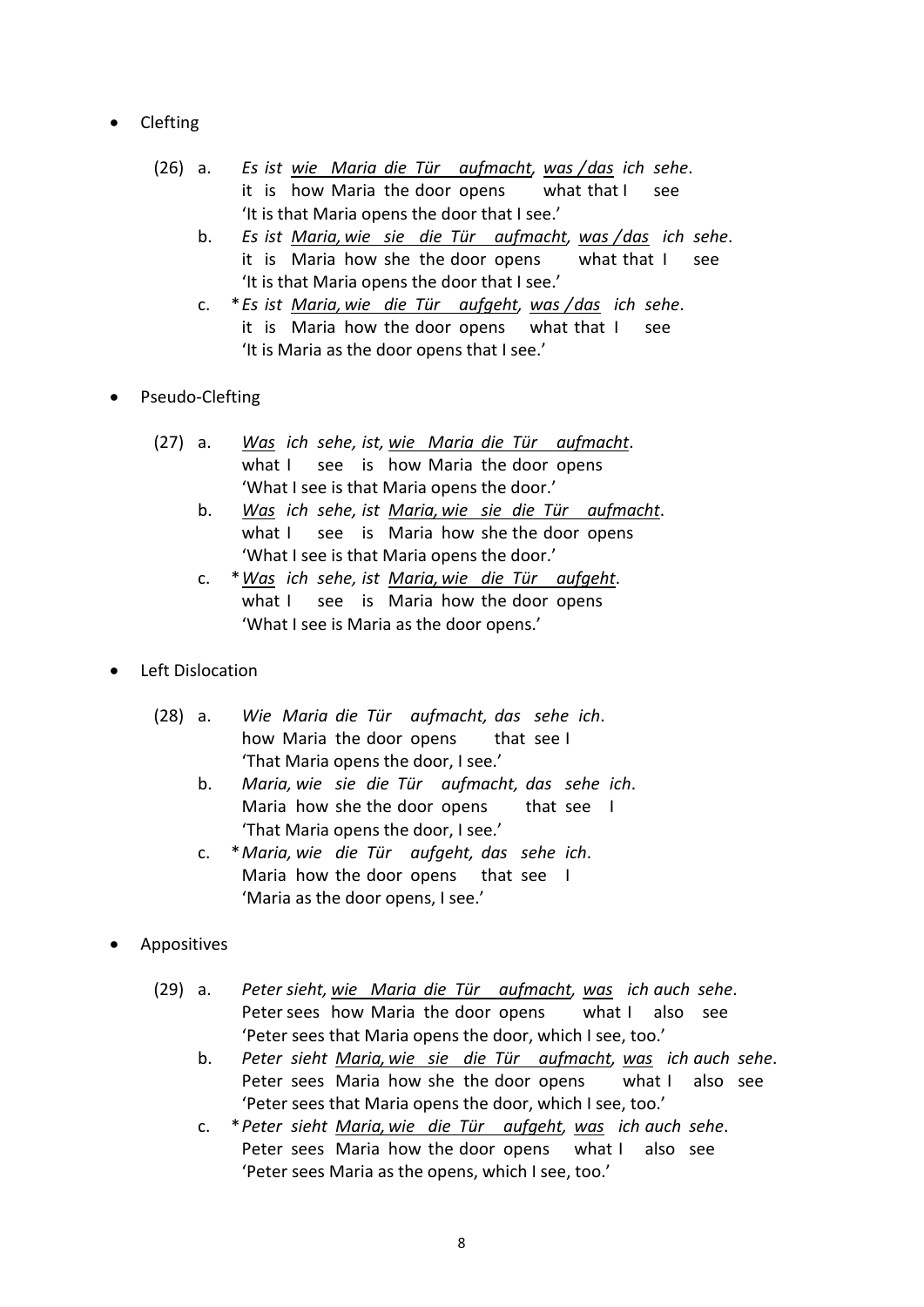• Recall the analysis that proleptic *wie*-clauses are part of a DP

(13) c. *Peter sieht* [DP *Maria, wie sie die Tür aufmacht*].

- This predicts the combination of a perception verb's direct object and the *wie*-clause to behave like a DP with respect to the criteria, and to feature a proform agreeing with the head of the DP *Maria*, namely *sie/die* 'her' or *wen* 'who'
	- (30) a. clausal proforms *Peter sieht Maria*.*Die sehe ich auch*. Peter sees Maria she see I also 'Peter sees Maria. I see her, too.'
		- b. substitution by *etwas* 'something' and *das* 'that' *Peter sieht jemanden, nämlich Maria*. 'Peter sees someone, namely Maria.'
		- b'. *Peter sieht sie, also Maria*. 'Peter sees her, that is, Maria.'
		- c. question formation *Wen sieht Peter*? *Maria*. who sees Peter Maria 'Who does Peter see? Maria.'
		- d. clefting *Es ist Maria, die ich sehe*. 'It is Maria who I see.'
		- e. pseudo-clefting Wen ich sehe, ist Maria. 'Who I see is Maria.'
		- f. left dislocation *Die Maria, die sehe ich*. the Maria her see I 'Maria, I see.'
		- g. appositives *Peter sieht Maria*, *die ich auch sehe*. Peter sees Maria who I also see 'Peter sees Maria, who I see, too.'
- But as the data in (31) show, substituting *die*/*wen* for *das*/*was* in the c-examples in (30) results in ungrammaticality

(31) a. clausal proforms

- \**Peter sieht Maria, wie sie die Tür aufmacht.Die sehe ich auch*. Peter sees Maria how she the door opens her see I too 'Peter sees that Maria opens the door. I see her, too.'
- b. substitution by *etwas* 'something' and *das* 'that'
	- \**Peter sieht jemanden*. (*Nämlich: Maria, wie sie die Tür aufmacht*.) Peter sees someone namely Maria how she the door opens 'Peter sees something. (Namely, that Maria opens the door.)'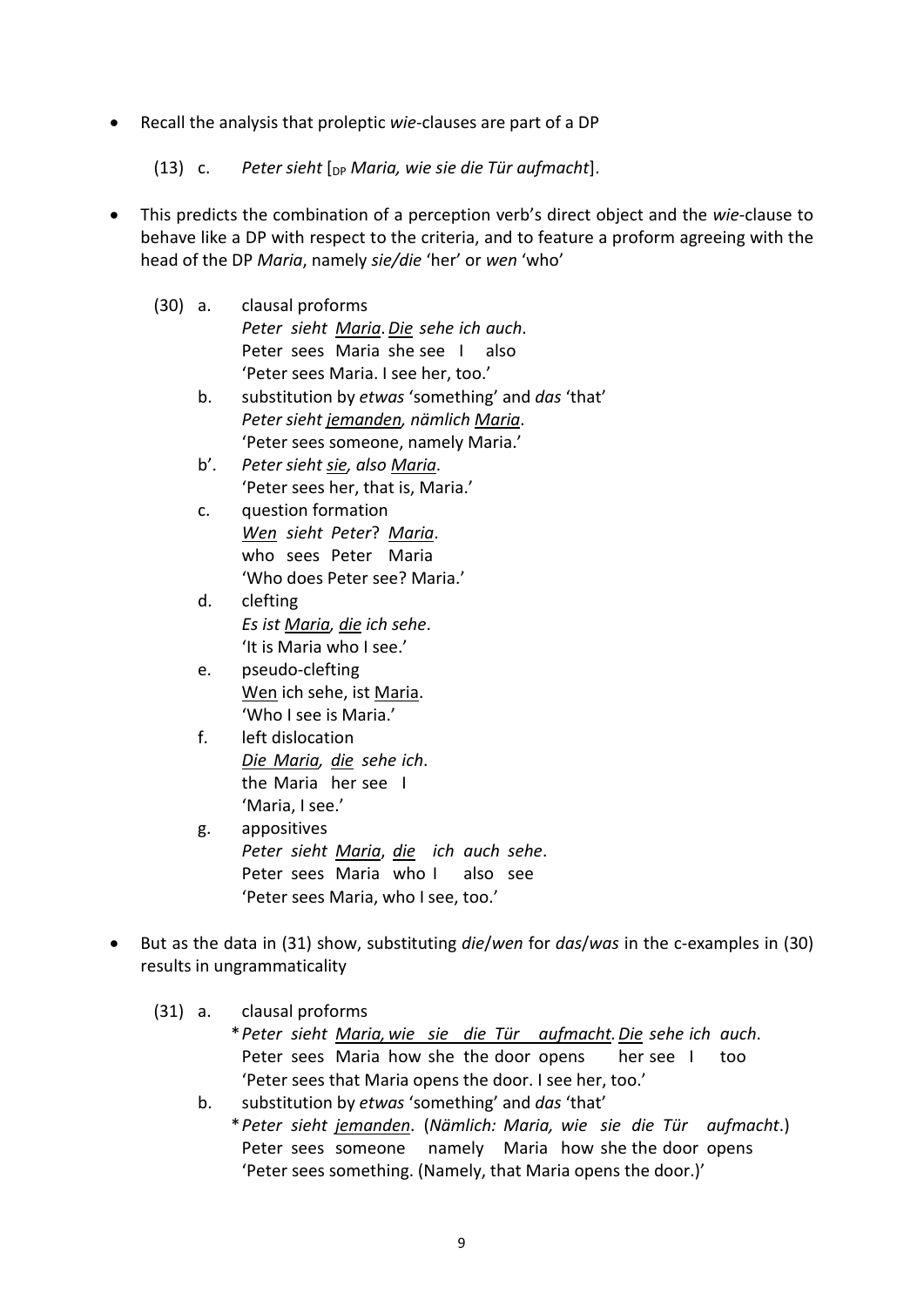- b'. \**Peter sieht sie*. (*Also: Maria, wie sie die Tür aufmacht*.) Peter sees her hence Maria how she the door opens 'Peter sees it. (That is, that Maria opens the door.)'
- c. question formation
	- \**Wen sieht Peter*? *Peter sieht Maria, wie sie die Tür aufmacht*. who sees Peter Peter sees Maria how she the door opens 'Who does Peter see? Peter sees that Maria opens the door.'

#### d. clefting

\**Es ist Maria, wie sie die Tür aufmacht, die ich sehe*. it is Maria how she the door opens her I see 'It is that Maria opens the door who I see.'

e. pseudo-clefting \**Wen ich sehe, ist Maria, wie sie die Tür aufmacht*. who I see is Maria how she the door opens 'Who I see is that Maria opens the door.'

#### f. left dislocation

\**Die Maria, wie sie die Tür aufmacht, die sehe ich*. the Maria how she the door opens her see I 'That Maria pens the door, I see her.'

- g. appositives
	- \**Peter sieht Maria*, *wie sie die Tür aufmacht, die ich auch sehe*. Peter sees Maria how she the door opens her I also see 'Peter sees Maria, who I see, too.'

## **4 A copy raising analysis of proleptic** *wie***-clauses**

- Results so far
	- o proleptic *wie*-clauses are strange embedded clauses (§ 2.1-2.3)
	- $\circ$  the perception verb's direct object is a derived direct object (§ 2.4)
	- $\circ$  the perception verb's direct object is a former subject (§ 3.1)
	- o the derived direct object and the proleptic *wie*-clause behave like a clause (§ 3.2)
- Analysis
	- o proleptic *wie*-clauses are eventive *wie*-clauses
	- o the subject is raised out of the eventive *wie*-clause to direct object position
	- o raising leaves behind a pronominal copy of the subject
	- (32) a. *Peter sieht Maria, wie sie die Tür aufmacht.*
		- b. Peter sieht  $\lceil c_P \text{ wie Maria die Tür aufmacht} \rceil$

↓ Subject to Object Raising

*Peter sieht Maria* [cp wie die Tür aufmacht]

↓ Copy Pronoun Insertion

*Peter sieht Maria* [<sub>CP</sub> wie *sie die Tür aufmacht***]**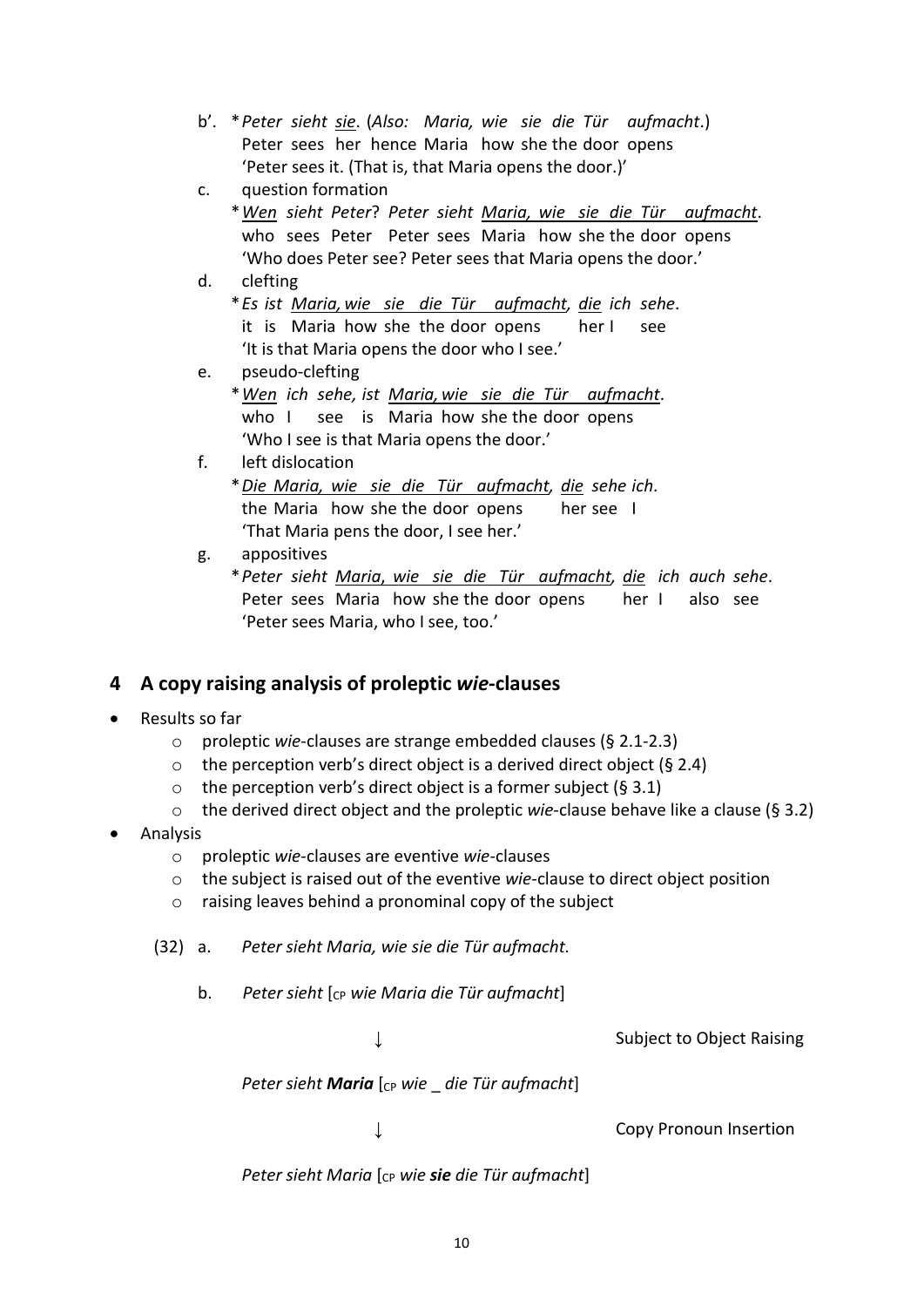- Benefits
	- o derived objects ≠ base-generated direct objects → different entailments
	- o the subject restrictions are captured
	- o the clausal behavior of the derived direct object and the proleptic *wie*-clause reduces to the clausehood of the eventive *wie*-clause
- Two open questions (at least two)
	- o Why can raising only target an eventive *wie*-clause, but never a regular *dass*clause? (cf. 33)
	- o Why do proleptic *wie*-clauses differ from eventive *wie*-clause? (cf. § 2.2)
	- (33) \**Peter sieht Maria, dass sie die Tür aufmacht.* Peter sees Maria that she the door opens 'Peter sees that Maria opens the door.'

### **5 The pragmatics of raising, eventive** *wie***-clauses, and proleptic** *wie***-clauses**

#### **5.1 Background: the pragmatics of raising**

- Raising and non-raising structures are not fully synonymous (Postal 1974: chapter 11; Borkin 1974, 1984)
	- (34) a. *I believe that Alexander was a great statesman*.
		- b. *I believe Alexander to have been a great statesman*.
- Postal's analysis: raising involves PROPERTY P
	- o the speaker has "perceptual experience" of the raised subject (Postal 1974: 357)
- Problem: non-referential DPs can be raised (expletives, idiom chunks) that generally bar perceptual experience (Steever 1977)
	- (35) a. *I believe there to be trouble in Iraq.*
		- b. *Tom expects tabs to be kept on her movement*.
- Steever's analysis: raising involves DIRECT ACCESS
	- $\circ$  "the perceptual relation between the underlying subject NP's referent and the content of the clause is direct" (Steever 1977: 594)
	- $\circ$  = direct access to the content of the complement clause

#### **5.2 The pragmatics of eventive** *wie***-clauses**

- Standardly, eventive *wie*-clauses are analyzed as complement clauses that highlight the eventive character of the complement clause's content
- Hinterhölzl (to app.) notes that this insufficient to explain that (36b) implies that Peter directly witnessed Mary opening the door, whereas (36a) does not

| (36) a. | Peter sieht, dass Maria die Tür aufmacht. | ( <i>dass</i> -clause)        |
|---------|-------------------------------------------|-------------------------------|
|         | Peter sees that Maria the door opens      |                               |
|         | 'Peter sees that Maria opens the door.'   |                               |
|         | Deter sieht, wie Maria die Tür aufmacht   | ( <i>eventive wie-clause)</i> |

c. *Peter sieht, wie Maria die Tür aufmacht.* (eventive *wie*-clause)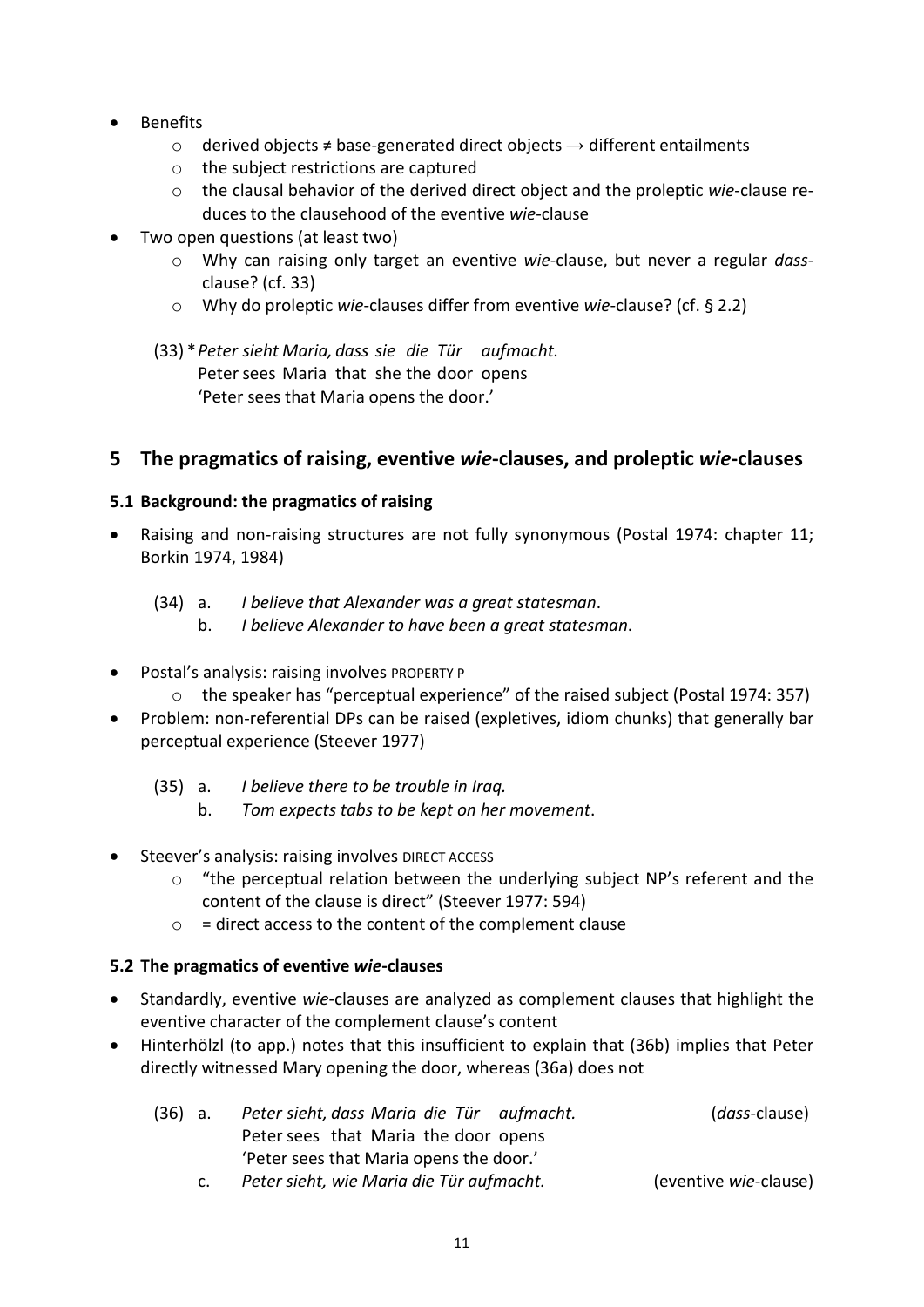- Hinterhölzl's analysis: eventive *wie*-clauses involve DIRECT PERCEPTION of the object
- My analysis: eventive *wie*-clauses involve DIRECT ACCESS à la Steever (1977)
	- o both eventive *wie*-clauses and raising involve direct access to the content of the complement clause, not direct perception of the event
	- $\circ$  the perception part results from the relevant meaning component of the predicate (*sehen* 'to see', *hören* 'to hear', *riechen* 'to smell')
- Three differences between direct and indirect access
	- o First, the context forces (in-)direct access
	- (37) Peter's father looks out of the window. Maria, the girl Peter dated tonight, and Peter say good bye. Maria kisses Peter. Peter's father sees it and smiles. His wife sees that and asks why he smiles. He says:
		- a. *Ich sehe, dass Maria unseren Sohn küsst*. I see that Maria our son kisses 'I see that Maria loves our son.'
		- b. *Ich sehe, wie Maria unseren Sohn küsst*.
		- c. *Ich sehe Maria unseren Sohn küssen*.  $\rightarrow$  direct access through seeing
	- (38) Peter returns happily from his first date with Maria. His father sees that and says:
		- a. *Ich sehe, dass Maria dich mag*.
			- I see that Maria you likes
			- 'I see that Mary likes you.'
		- b. \**Ich sehe, wie Maria dich mag*.
		- c. \**Ich sehe Maria dich mögen*.
			- $\rightarrow$  indirect access through Peter's the appearance
		- o Second, direct access bars embedded preterite under matrix present (Hinterhölzl to app.)
	- (39) a. *Ich sehe, dass Maria dich geküsst hat*.
		- I see that Maria you kissed has 'I see that Maria kissed you.'
		- b. \**Ich sehe, wie Maria dich geküsst hat*.
		- c. \**Ichsehe Maria dich geküsst haben*.
		- o Third, direct access allows embedded present under matrix preterite
	- (40) What did you just see?
		- a. *Ich habe gesehen, dass Maria Klaus küsst*. I have seen that Maria Klaus kisses 'I saw that Maria kissed Klaus.'
		- b. *Ich habe gesehen, wie Maria Klaus küsst*.
		- c. *Ich habe Maria Klaus küssen sehen*.
- That only direct access is required but not direct perception is suggested by examples involving eventive *wie*-clauses embedded under non-perception verbs, for they behave identically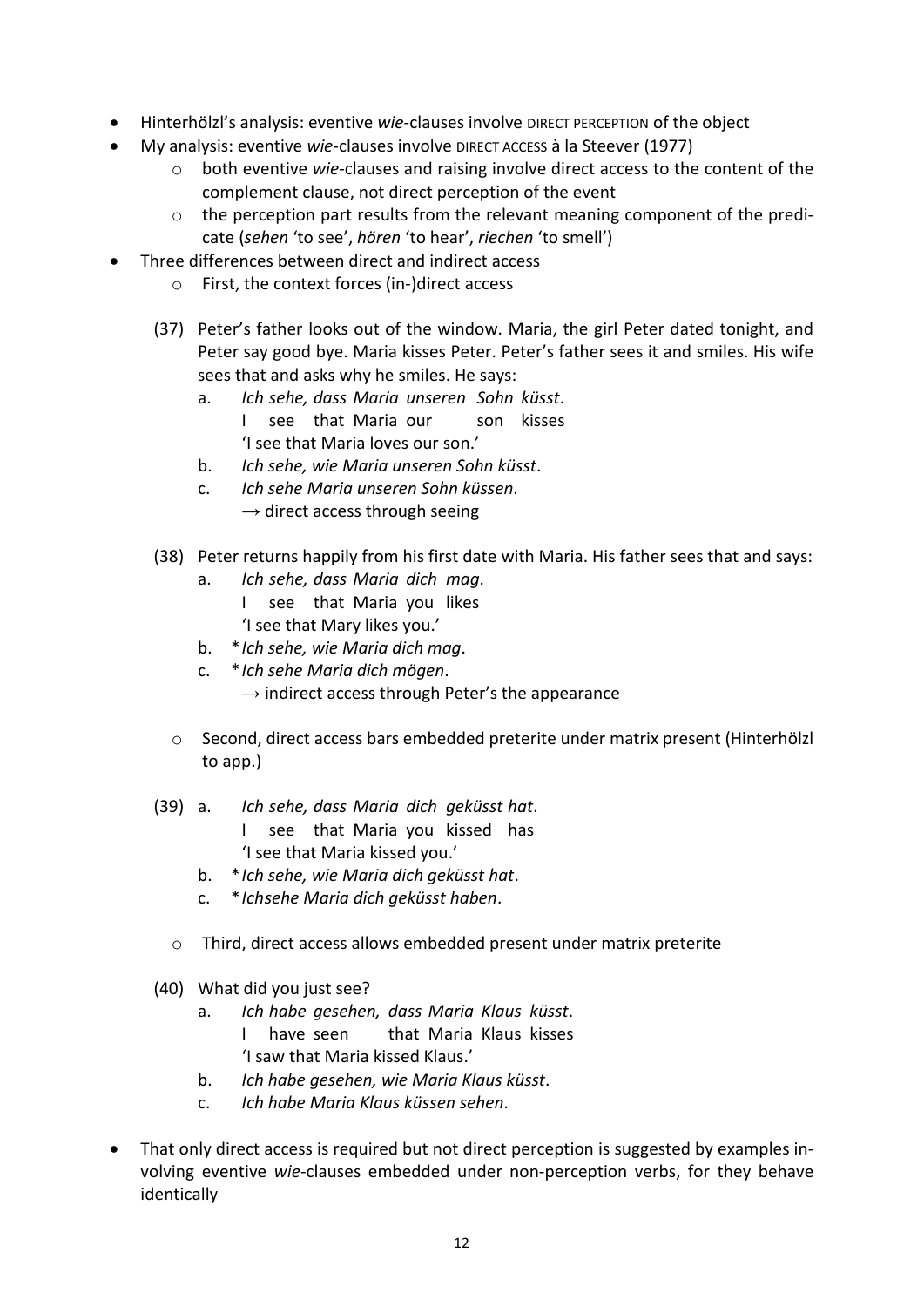- o First, the context forces (in-)direct access
- (41) Peter and his wife watch a movie. All of a sudden, she smiles, although the content of the movie is rather sad. He asks why she smiles. She says:
	- a. *Ich erinnere mich grad daran, dass die Bäume blühen*. remember SELF just on it that the trees blossom 'I just remember that the trees leaf out.'
	- b. *Ich erinnere mich grad daran, wie die Bäume blühen*.  $\rightarrow$  direct access to the memory
- (42) Peter comes in, totally covered in pollen. His wife looks puzzled, but then normal again. He asks her why she was puzzled. She says:
	- a. *Ich erinnere mich grad daran, dass die Bäume blühen*. remember SELF just on it that the trees blossom 'I just remember that the trees leaf out.'
	- b. \**Ich erinnere mich grad daran, wie die Bäume blühen*.  $\rightarrow$  indirect access through Peter's appearance
	- $\circ$  Second, direct access bars embedded preterite under matrix present
- (43) same context as in (42)
	- a. *Ich erinnere mich grad daran, dass die Bäume geblüht haben*. I remember SELF just on it that the trees blossomed have 'I just remember that the trees leafed out.'
	- b. \**Ich erinnere mich grad daran, wie die Bäume geblüht haben*.
	- o Third, direct access allows embedded present under matrix preterite
- (44) same context as in (41)
	- a. *Ich habe mich grad daran erinnert, dass die Bäume ausschlagen*. have SELF just on it remembered that the trees blossomed 'I just remembered that the trees leafed out.'
	- b. *Ich habe mich grad daran erinnert, wie die Bäume ausschlagen*.

#### **5.3 The pragmatics of proleptic** *wie***-clauses**

- Proleptic *wie*-clauses behave like eventive *wie*-clauses and raising structures: they require direct access
	- o First, the context forces (in-)direct access
	- (45) Peter's father looks out of the window. Maria, the girl Peter dated tonight, and Peter say good bye. Maria kisses Peter. Peter's father sees it and smiles. His wife sees that and asks why he smiles. He says:
		- *Ich sehe Maria, wie sie unseren Sohn küsst*.
		- I see Maria how she our son kisses
		- 'I see that Maria kisses our son.'
		- $\rightarrow$  direct access through seeing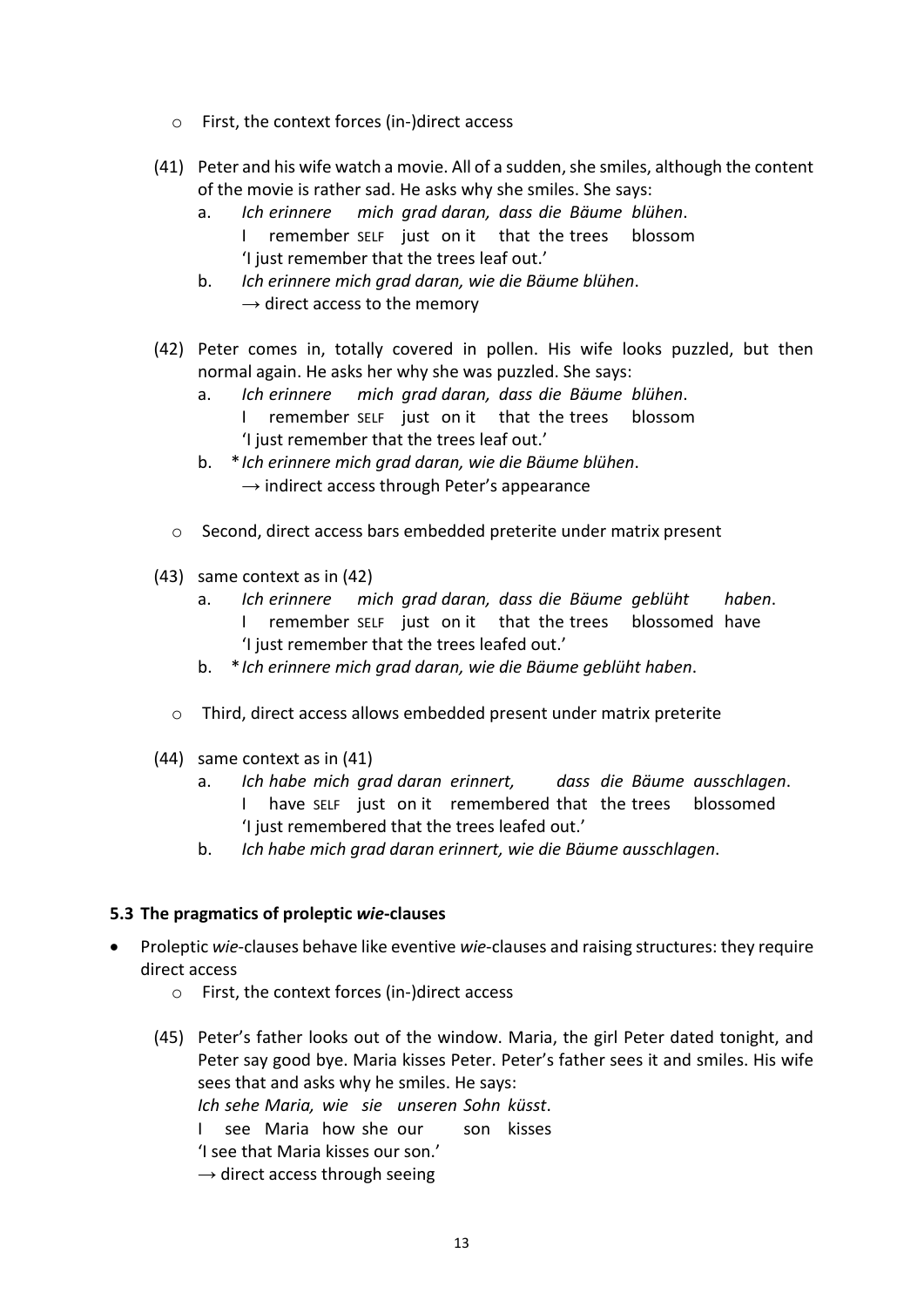- (46) Peter returns happily from his first date with Maria. His father sees that and says: \**Ich sehe Maria, wie sie dich mag.*
	- I see Maria how she you likes
	- $\rightarrow$  indirect access through Peter's appearance
	- $\circ$  Second, direct access bars embedded preterite under matrix present
- (47) What do you see?

\**Ich sehe Maria, wie sie dich geküsst hat*. I see Maria how she you kissed has 'I see that Maria kissed you.'

- o Third, direct access allows embedded present under matrix preterite
- (48) What did you just see? *Ich habe Maria gesehen, wie sie Klaus küsst*. I have Maria seen how she Klaus kisses 'I saw that Maria kissed Klaus.'
- This provides the explanation why only eventive *wie*-clauses, but not *dass*-clauses, can be targeted by copy raising
	- $\rightarrow$  only the eventive wie-clause is compatible with the pragmatics of raising

### **6 The status of proleptic** *wie***-clauses**

- Recall that proleptic *wie*-clauses are eventive *wie*-clauses out of which the subject was copy raised to direct object position
- This obviously clashes with the evidence adduced in § 2.2 that proleptic *wie*-clauses differ from eventive *wie*-clauses
	- o eventive *wie*-clauses can be moved to the prefield, proleptic *wie*-clauses cannot
	- o eventive *wie*-clauses can be substituted for by proforms, proleptic *wie*-clauses cannot
	- o eventive *wie*-clauses can be asked for, proleptic *wie*-clauses cannot
- Suggestion: proleptic *wie*-clauses are 'dead' eventive *wie*-clauses(terminology taken from Johnson & Postal 1980: 338)
	- o Raising in Relational Grammar
		- a DP bearing  $GF_x$  is raised out of a complement clause bearing  $GF_y$
		- $\blacksquare$  the raised DP loses its original GF<sub>x</sub> and acquires GF<sub>y</sub> of the complement clause
		- the complement clause is put *in chômage*: it acquires the GF *Dead*, and becomes invisible for most syntactic processes
	- o Translation into standard GG
		- **EXT** raising destroys the integrity of the complement clause
		- it is frozen with respect to most syntactic operations
	- o Possible analysis
		- proleptic *wie*-clauses behave syntactically like non-integrated adverbial clauses (cf. Frey 2011, 2012 for properties of non-integrated adverbial clause)
		- but proleptic *wie*-clauses start out as integrated clauses
		- idea: raising turns proleptic *wie*-clauses into non-integrated clauses  $\rightarrow$  they start out as integrated clauses but turn into non-integrated clauses